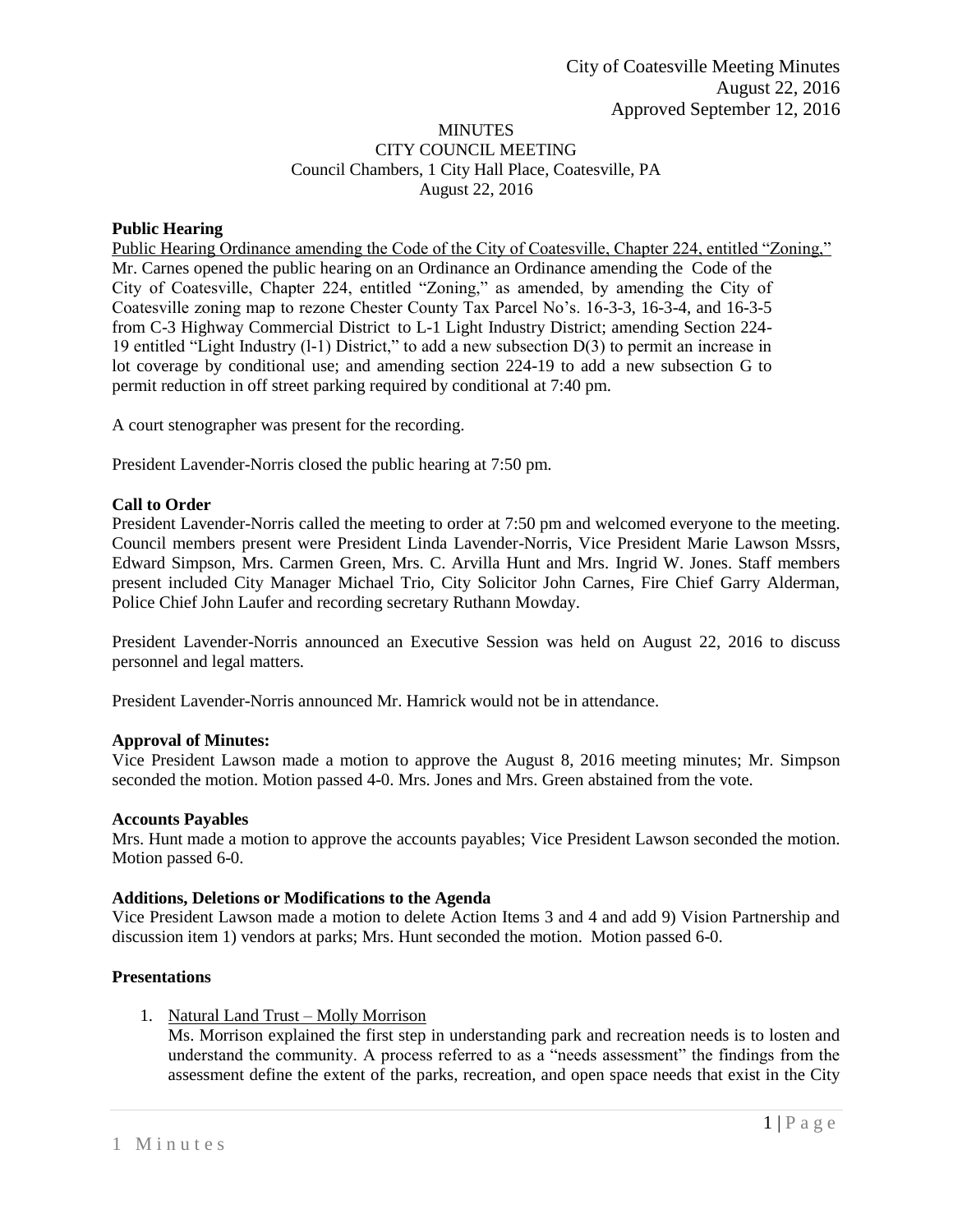of Coatesville and the assets available in the community, both in the public and private sectors, top address those needs.

Natural Lands Trust and Toole Recreation Planning conducted the needs assessment with a planning team that included landscape architects, community and recreation p lanners, and cartographers with expertise in both planning and implementation. The work was guided by a Study Committee consisting of residents and Community leaders. The six month process included: 1) gauging public opinion; 2) Assessing Current Facilities; 3) researching Community Assets available to support Parks, recreation and Open Space.

The recommendations are build capacity; build community; and build and maintain facilities. Establish parks, Recreation and Conservation Advisory Committee to support and inform the City; Park safety ambassador; assist in aligning volunteers and providers with the City priorities through the advisory committee; hold safety summit; host a recreation program summit; leverage storm water management funding to restore parks and public streetscapes; leverage building of the new playground in Patton/West End park to create ongoing volunteer engagement; Enhance communications; programs and events coordination; Assess vacant land; support expansion of the Chester Valley Trail; Carry out KABOOM" playground project; select Palmer Park as a pilot project; pools; align efforts for maximum funding opportunities by completing park master plans.

**2.** Coatesville Grand Prix – Grand Prix Committee – Michael Trio, Bill O'Connell, Dick Miles and Mary Kay Owen

This inaugural and invitational event hosted by the city of Coatesville will feature approximately 50 vintage autos and motorcycles dating back from the early 1900's through the 1960s. The race from 9am to 4pm will follow a 2.2 mile course along Lincoln Highway encompassing the heart of the city and its neighborhoods. These stunning and historical vehicles may be previewed along the "Pit Row" which will be comprised of two city blocks (100-300 blocks of Lincoln Highway).— Open 9AM to 4:30PM. The Final Trophy ceremonies will be held at Gateway Park located at First Avenue and Lincoln Highway. There will also be a Vendor Village at Gateway Park featuring auto and industrial memorabilia. Open 10AM to 4:30PM. Bands, food trucks, wine tasting and feature entertainment such as Coatesville High School Jr. ROTC Band and Silver Sound Disc Jockeys are among other special surprise guests to be announced Grand Prix Day. Admission is FREE.

Event Sponsors include Trophy Sponsor Brian Hoskins Ford, West Chester AUDI, RDS Maserati, McLaren and Porsche, Pennoni, Brandywine Health Foundation, Cedarville Engineering, Victory Brewing and other distinguished businesses who are supporting motor sports on Coatesville's Lincoln Highway: America's First Historic Super-Highway.

Proceeds from the Grand Prix will benefit the City of Coatesville's Park and Recreation Improvement Fund.

# **Citizens' Hearings –** *Regular Action Items Only* **(3 Minutes)**

There were no citizens' hearings on regular action items only.

Mr. Simpson made a motion to closed citizens' hearings on regular action items only; Mrs. Hunt seconded the motion. Motion passed 6-0.

## **Regular Action Items**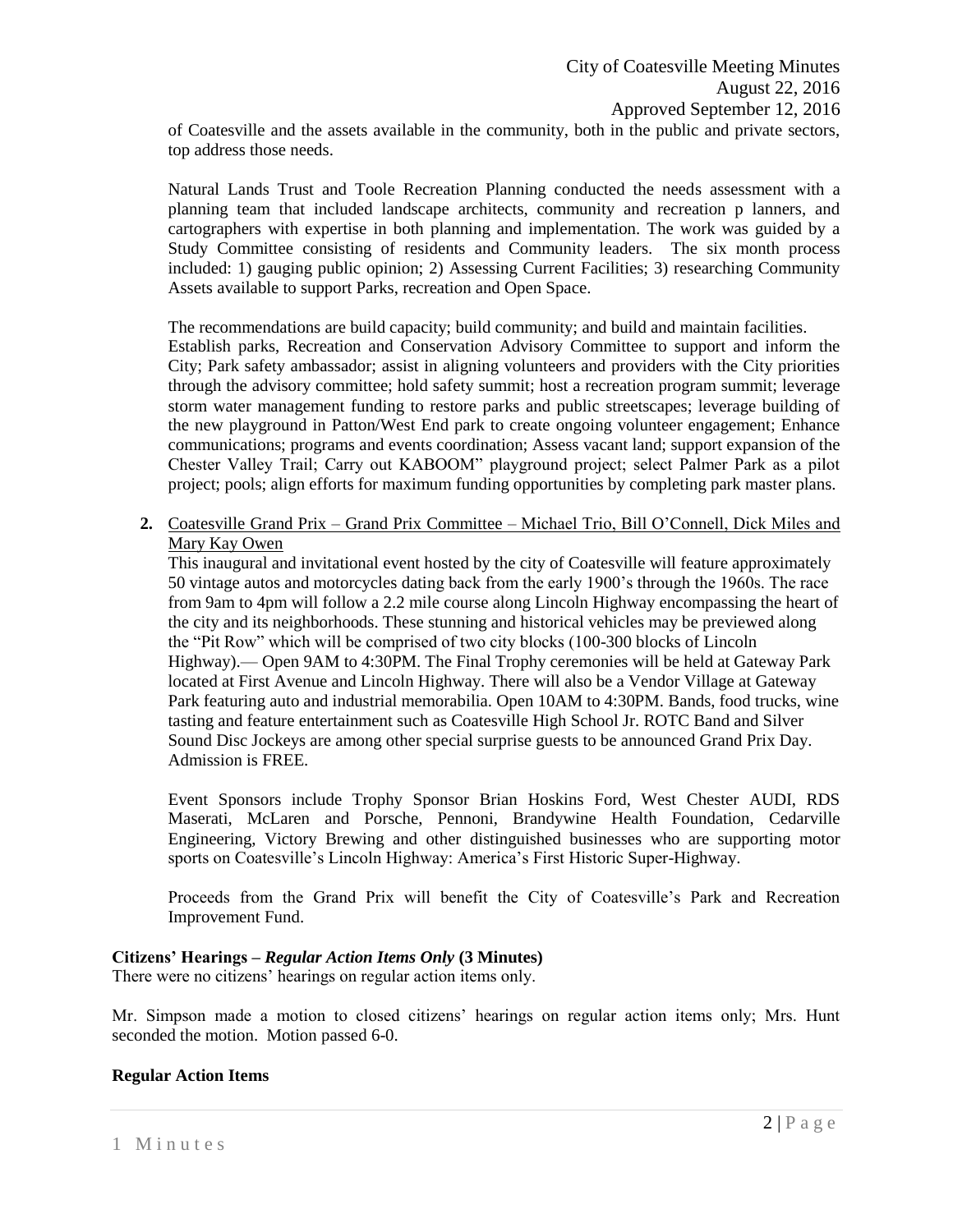- 1. Receive and consider Natural Lands Trust Open Space needs assessment Vice President Lawson made a motion to approve the Natural Lands trust Open Space needs assessment; Mrs. Hunt seconded the motion. Motion passed 6-0.
- 2. Receive and consider Second Reading and Adoption an Ordinance amending the Code of the City of Coatesville, Chapter 224, entitled "Zoning," as amended, by amending the City of Coatesville zoning map to rezone Chester County Tax Parcel No's. 16-3-3, 16-3-4, and 16-3-5 from C-3 Highway Commercial District to L-1 Light Industry District; amending Section 224-19 entitled "Light Industry (l-1) District," to add a new subsection D(3) to permit an increase in lot coverage by conditional use; and amending section 224-19 to add a new subsection G to permit reduction in off street parking required by conditional

Mrs. Hun made a motion to approve second reading and adoption an ordinance amending the Code of the City of Coatesville, Chapter 224, entitled "Zoning," as amended, by amending the City of Coatesville zoning map to rezone Chester County Tax Parcel No's. 16-3-3, 16-3-4, and 16-3-5 from C-3 Highway Commercial District to L-1 Light Industry District; amending Section 224-19 entitled "Light Industry (l-1) District," to add a new subsection D(3) to permit an increase in lot coverage by conditional use; and amending section 224-19 to add a new subsection G to permit reduction in off street parking required by conditional; Mrs. Green seconded the motion. Motion passed 6-0.

- 3. Receive and consider First Reading an Ordinance authorizing the condemnation by eminent domain to acquire a portion of certain property identified as UPI#16-5-140 in fee simple to enable the widening of the right-of-way for certain road improvements along the East Lincoln Highway, all within the City of Coatesville
- 4. Receive and consider First Reading an Ordinance authorizing the condemnation by eminent domain to acquire a portion of certain property identified as UPI#16-5-140 in fee simple for use as a public parking garage within the City of Coatesville
- 5. Receive and consider Grand Prix Resolution President Lavender-Norris read the Resolution for the Coatesville Grand Prix.

Vice President Lawson made a motion to approve the Resolution for the Coatesville Grand Prix; Mrs. Hunt seconded the motion. Motion passed 6-0.

- 6. Receive and consider Campbell, Durrant, Beatty, Palombo & Miller, P.C. Mrs. Hunt made a motion to approve Campbell, Durrant, Beatty, Palombo & Miller, P.C; Vice President Lawson seconded the motion. Motion passed 6-0.
- 7. Receive and accept letter of resignation from John Marcarelli, Finance Director Mr. Trio announced Mr. Marcarelli began in 2011 and his last day was August 12, 2016.

Vice President Lawson made a motion to accept the letter of resignation from John Marcarelli, Finance Director; Mrs. Green seconded the motion. Motion passed 6-0.

8. Receive and consider Merves, Amon and Barsz, LLC Mr. Trio explained the company is to provide temporary financial services until a Finance Director is hired. They are experienced in the budget process. The cost will be neutral to John Marcarelli's salary.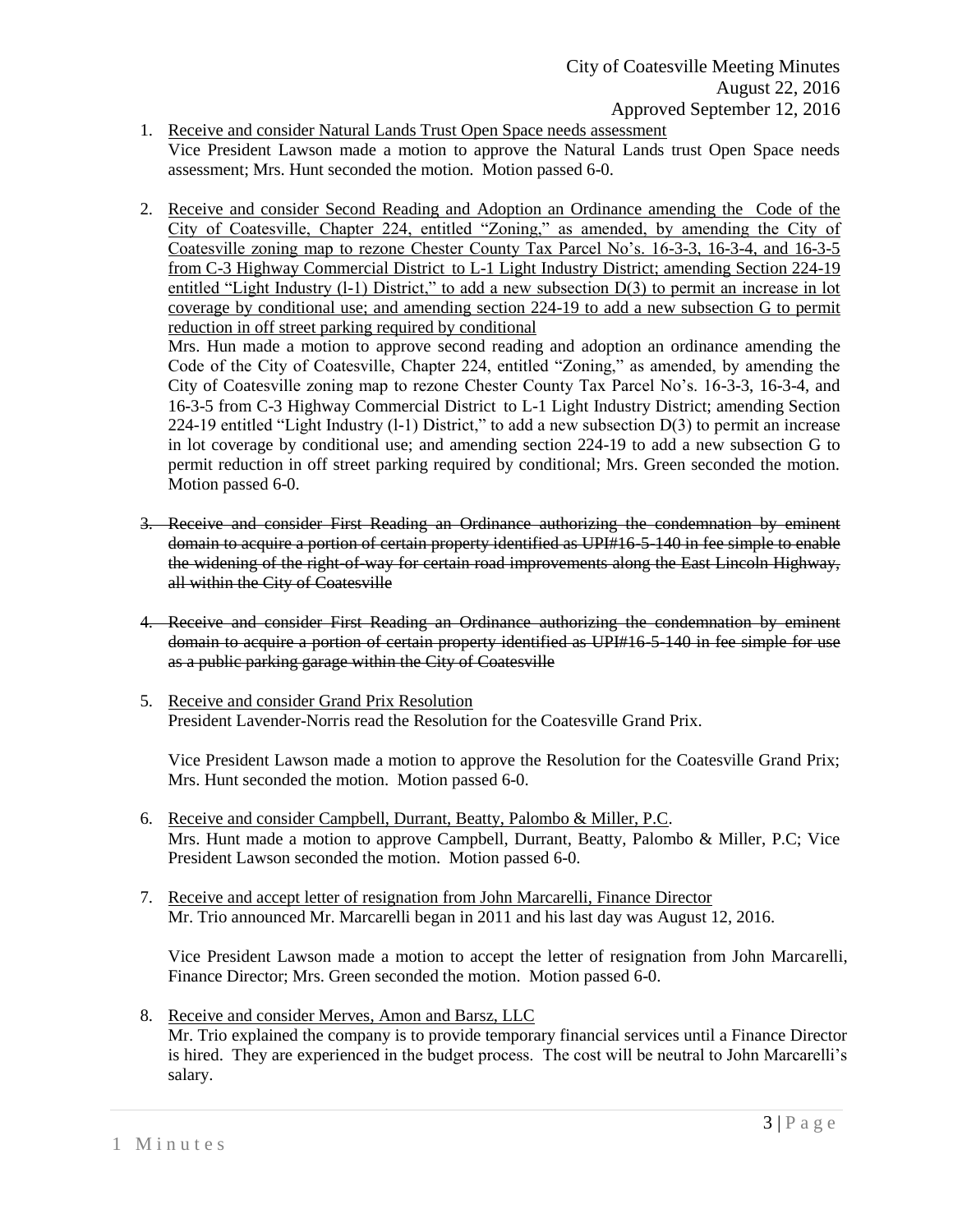Vice President Lawson made a motion to approve Merves Amon and Barsz, LLC for the Finance Department; Mrs. Hunt seconded the motion. Motion passed 6-0.

9. Receive and consider Vison Partnership

Vice President Lawson made a motion to approve the Vision Partnership Program; Mrs. Hunt seconded the motion. Motion passed 6-0.

Vice President Lawson made a motion to close regular action items; Mrs. Hunt seconded the motion. Motion passed 6-0.

## **Discussion Item**

1. Vendors at parks

Vice President Lawson explained the City parks are being utilized by vendors. The vendors are not getting the proper permits required. Permits are required from the Health Department and the City for the sale of food. Seth from the Chester County Health Department has offered to come out. The City needs to look into pulling their permits if not following the Codes. Council asked if there is an approved list of vendors in the City.

## **Solicitors Report**

Mr. Carnes announced that he:

- Assisted with Kaboom! Inc. park project for the West End Park with insurance certificate.
- Follow-up on ACR Machine proposed Ordinance converting 3 lots from the C-3 Zoning District into Light Industry L-1 District and establishing a conditional use procedures to address increases on lot coverage reduction in off-street parking and other items.
- Worked with DEPG regarding its project on Lincoln Highway in the City and reviewed a revised Memorandum of Understanding supplied by DEPG at the last meeting.
- Worked on various matter involving litigation and enforcement and has assisted the City on its interpretation of codes, rules and regulations.

# **City Manager's Report**

Mr. Trio provided a reported earlier on the Coatesville Grand Prix.

# **Citizens' Hearings –** *Non-Agenda Items Only* **(3 Minutes)**

## Monique Nixon

Ms. Nixon stated the people on her street do not want to own the street. They wish to donate it to the City. It is the only street paid for by the HOA. Council explained the owners need to speak to the HOA. As per the agreement with the developer, the road were not to be dedicated.

## Paul Evans

Mr. Evans thanked Public Works for the West End park. He thanked the Chief for the cameras in West End. He complimented Council, staff and Johnson Controls for the Led lights. It makes the City brighter and safer. He thanked the Police Department for the speed device. He inquired about the status of the CDBG Grant. Mr. Trio explained the City will not know until December.

# Fran Scamuffa

Ms. Scamuffa stated she is totally in love with the Riverwalk. It has been well maintained. She asked for the rocks around the gazebos to be covered. Chief Laufer explained the Public Works Department is looking into a remedy. She suggested everyone take their rime and take a walk on the Riverwalk.

## Marcella Jackson